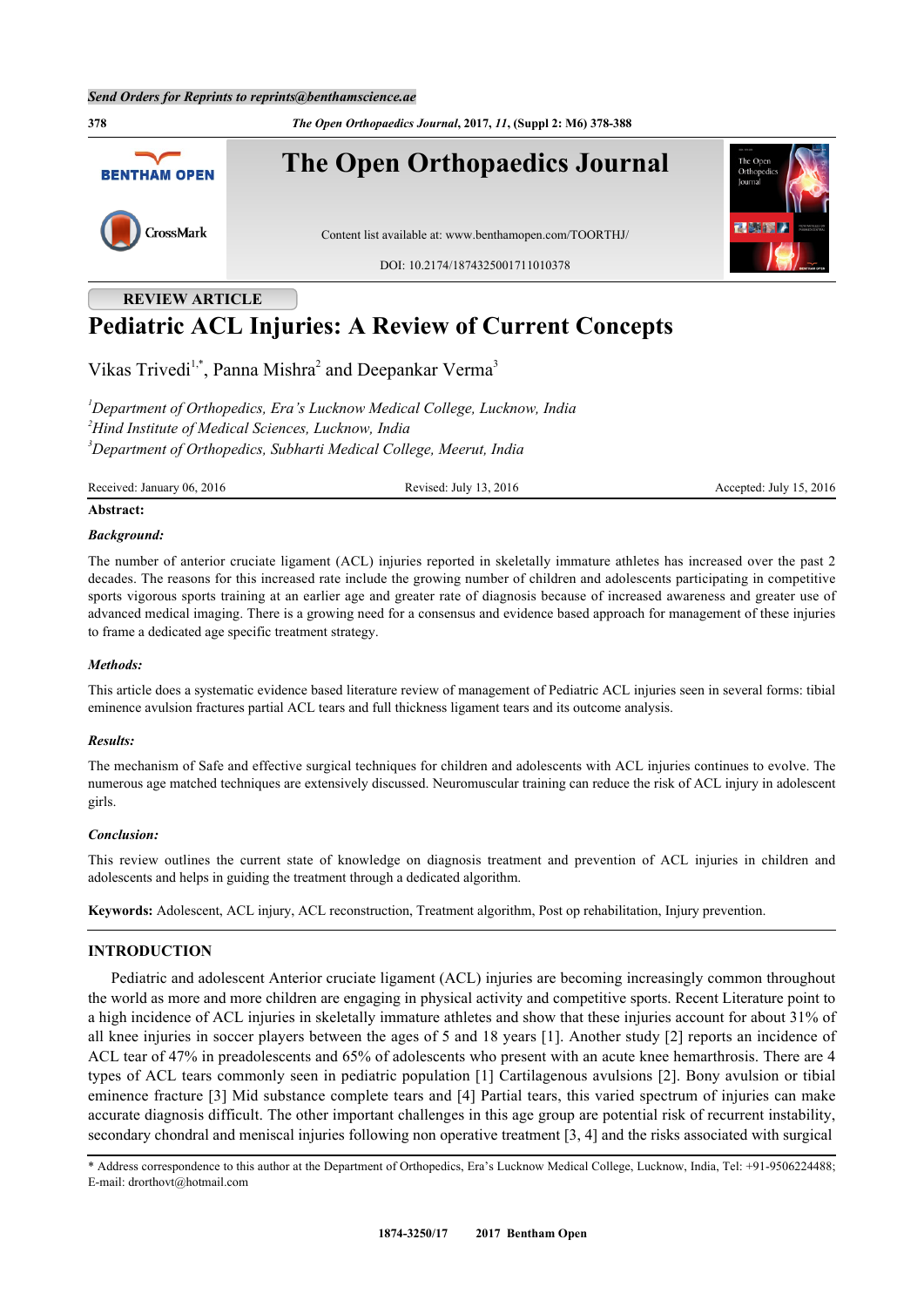treatment due to vulnerability of open epiphyseal growth plates [[5](#page-7-4) - [8\]](#page-8-0). Further, if surgical treatment is chosen there is controversy over the appropriate method of reconstruction as well as selection of the graft material and its fixation. Finally, the post-operative rehabilitation protocol can be tricky in the pediatric patients with respect to proper adherence with increased risk of re-ruptures.

The aim of this review paper is to [\[1](#page-7-0)] discuss the patho-biomechanics of ACL injury in pediatric patients [[2\]](#page-7-1) outline the preoperative diagnostic evaluation of a pediatric patient with a suspected ACL injury [[3\]](#page-7-2) highlight the unique anatomical and physiological characteristics related to ACL reconstruction [\[4\]](#page-7-3) outline the current evidence based management of these injuries [[5\]](#page-7-4) Discuss specific post-operative rehabilitation protocols and finally to review the age specific injury prevention treatment strategies.

## **BIOMECHANICS OF PEDIATRIC ACL INJURY**

Most commonly, ACL injuries are non-contact injuries which are caused due to a pivot mechanism with the knee partially flexed and the foot planted on the ground [[9\]](#page-8-1), sometimes hyperextension of the knee with a valgus or rotational force has been noted and another study pointed that tibial eminence fractures are more likely to occur than ACL tears when the knee loading rates were slower [[10,](#page-8-2) [11\]](#page-8-3). Also, it has been noted with these fractures there is variable degree of plastic deformation with permanent elongation of ACL fibers which may cause residual clinical laxity despite anatomic reduction and healing of fracture [[10](#page-8-2) - [12\]](#page-8-4)

## **EVALUATION OF THE PEDIATRIC ACL INJURY**

The ACL injured children usually give a history of a non-contact injury with an audible pop followed by a rapidly developing hemarthrosis and difficulty in returning to sport initially but with time these young athletes ignore the injury and continue playing sports with recurrent episodes of instability and often return to physician only when experience extreme pain or severe locking due to secondary chondral or meniscal injuries [\[3](#page-7-2), [4\]](#page-7-3). The weight bearing period after ACL injury is typically delayed in children as compared to adults.

In children presenting with acute traumatic hemarthrosis and severe pain it is better to take radiographs first before the clinical exam to rule out a tibial eminence fracture. The clinical examination of these patients is essentially on the same lines as the adults though it is more difficult to perform. A complete and careful Knee examination in comparison to the opposite knee is a very important tool in establishing the correct diagnosis of the ACL tear. In a relaxed patient Lachman (Fig. **[1](#page-1-0)**) and pivot shifts test are reliable indicators of ACL injury, though some studies recommend pivot shift test to be better predictor for injury and also an important aid in deciding the surgical treatment [\[13](#page-8-5)]. Through range of motion assessment, joint line palpation, McMurrays testing, careful physeal palpation, varus, valgus stress tests, patellar stability tests are done to rule out other associated meniscal, chondral, physeal, patellar and ligamentous injuries which have an important bearing in the choice of the treatment to be employed.

<span id="page-1-0"></span>

**Fig. (1).** The Lachman Test.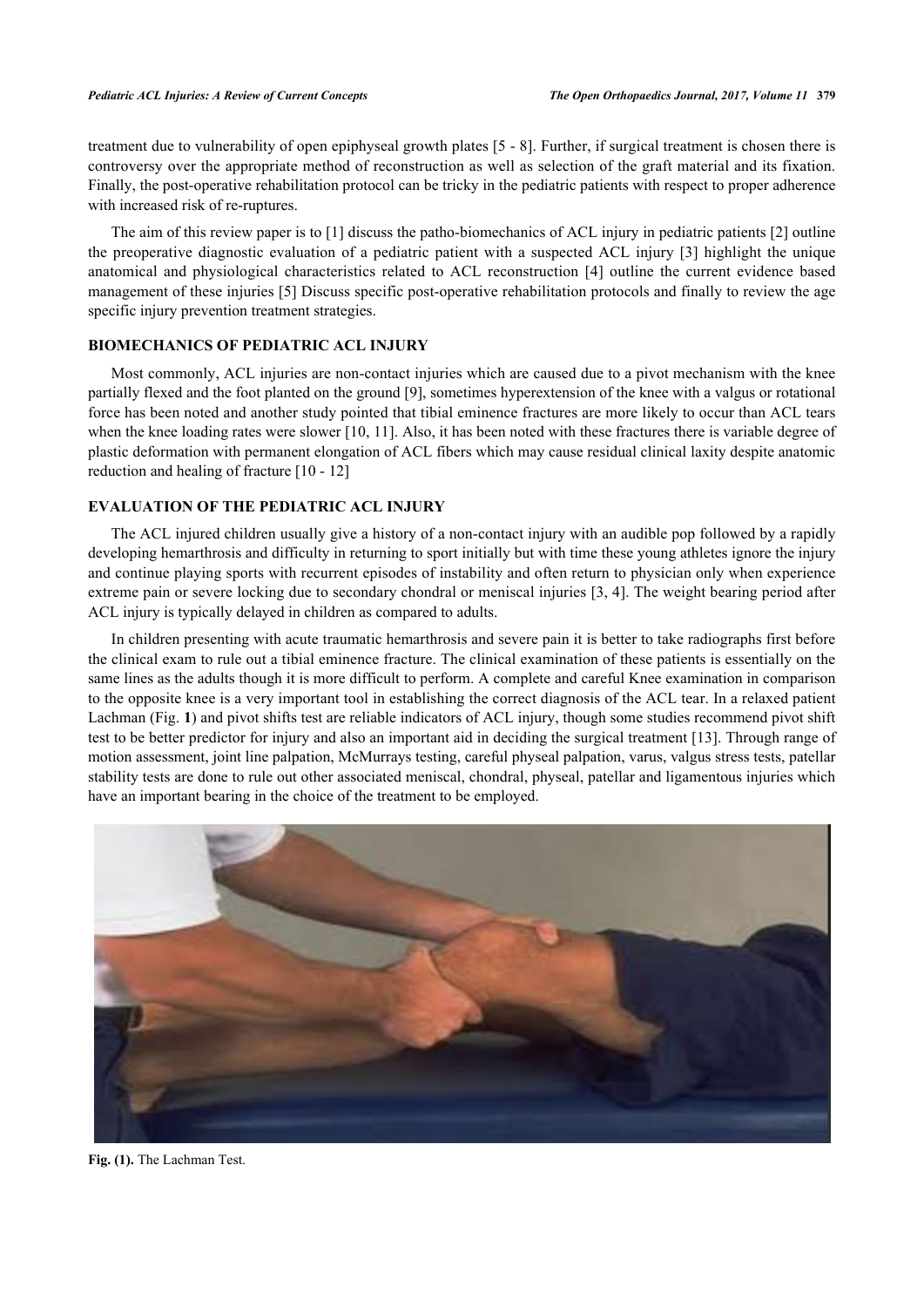#### **380** *The Open Orthopaedics Journal, 2017, Volume 11 Trivedi et al.*

<span id="page-2-0"></span>Knee series X-rays are done which include the AP, Lateral, notch/tunnel and skyline views. In children with less pain, AP and Lateral radiographs can be performed in weight bearing position and special emphasis is given to obtain a perfect lateral X ray to rule out a tibial eminence fracture (Fig. **[2](#page-2-0)**). MR Imaging is a very useful tool in diagnosing the ACL tear in an acute setting when the clinical exam is difficult and has shown to increase the sensitivity and specificity of diagnosing a complete ACL tear to above 90% [[14,](#page-8-6) [15](#page-8-7)]. (Fig. **[3](#page-2-1)**) MRI is extremely useful in picking up associated meniscal, chondral and ligamentous injuries, cartilagenous avulsion of ACL, Physeal separations and an undisplaced Type 1 tibial eminence fracture. The sensitivity of MRI in detecting partial ACL tears is poor [\[16,](#page-8-8) [17](#page-8-9)]. Diagnosing a partial tear is difficult and requires a combined careful pivot shift test evaluation and detailed MRI analysis to formulate a correct treatment plan.



**Fig. (2).** The perfect lateral X-ray to diagnose tibial eminence fracture.

<span id="page-2-1"></span>

**Fig. (3).** Sagittal MRI showing a complete ACL tear in a pediatric patient.

## **ASSESSMENT OF SKELETAL MATURITY**

A careful maturity assessment with respect to remaining growth potential is extremely important to plan the correct treatment of ACL injuries; the main dilemma is whether surgical treatment should be provided before patients reach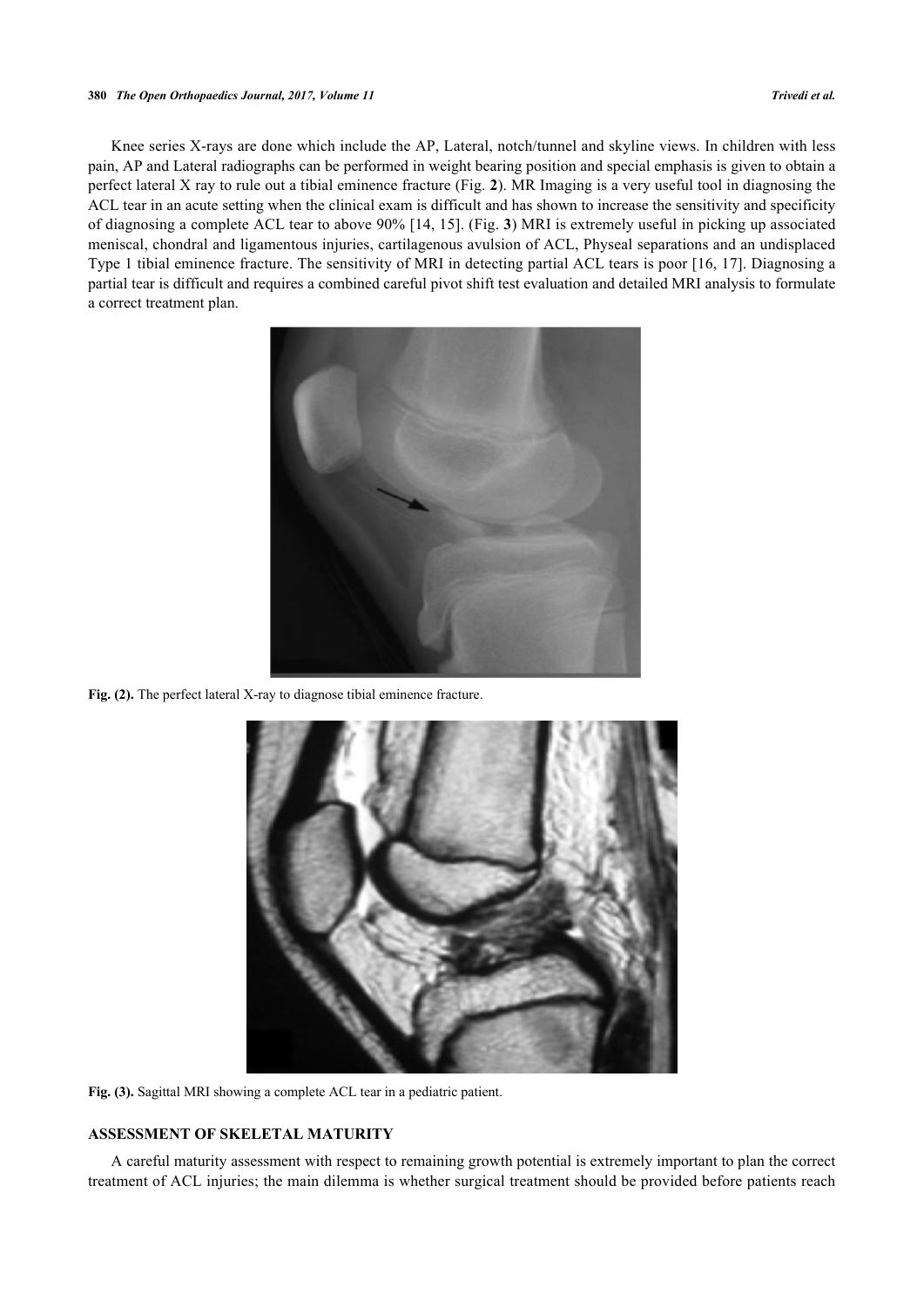skeletal maturity or whether non-operative treatment should be provided until the physis has closed. Surgical reconstruction risks physeal damage and resultant angular deformity and limb shortening, while delaying surgery may increase menisci and cartilage damage. The best physiological age assessment method is Tanner staging [\[18](#page-8-10)] (Fig. **[4](#page-3-0)**) and to estimate the skeletal age, left Hand PA X ray is taken and compared by Greulich and Pyle atlas [\[19](#page-8-11), [20](#page-8-12)]. Both methods give reliable indication of remaining growth left and help in planning the correct treatment choice. MRI also has been suggested to be a good radiation-free method to determine skeletal maturity in the future, although further validation of this measure as well as cost benefit analysis is needed [\[21](#page-8-13), [22](#page-8-14)].

<span id="page-3-0"></span>

| <b>Tanner Stage</b>           | <b>Males</b>                                                               | <b>Females</b>                                                                                      |  |
|-------------------------------|----------------------------------------------------------------------------|-----------------------------------------------------------------------------------------------------|--|
| <b>Stage 1: Prepubescent</b>  | • No pubic hair<br>• Bone age younger than 12 years                        | • No pubic hair<br>• No breast development<br>• Bone age younger than 11 years                      |  |
| <b>Stage II</b>               | • Minimal pubic hair<br>• Bone age younger than 12 years                   | • Minimal pubic hair<br>• Breast buds<br>• Bone age younger than 11 years                           |  |
| <b>Stage III: Pubescent</b>   | • Pubic hair over penis<br>• Voice changes<br>• Bone age of 13 to 14 years | • Pubic hair on mons<br>• Enlargement of breasts<br>• Axillary hair<br>• Bone age of 12 to 13 years |  |
| <b>Stage IV</b>               | • Adult pubic hair<br>• Axillary hair<br>• Bone age of 13 to 14 years      | • Adult pubic hair<br>• Areola enlargement<br>• Bone age of 12 to 13 years                          |  |
| <b>Stage V: Postpubescent</b> | • As adult<br>Bone age of 14 to 16 years                                   | • As adult<br>• Bone age of 13 to 14 years                                                          |  |

Fig. 4. Tanner staging chart.

## **MANAGEMENT STRATEGIES**

The treatment of ACL tears in the pediatric patients remains challenging and controversial. An ACL tear in a child is not a true orthopedic emergency. In the past, many orthopedic surgeons preferred to delay surgical treatment till skeletal maturity; treatment consisted of bracing, rehabilitation, and sports restriction for many months with satisfactory short-term results [[23](#page-8-15) - [25\]](#page-8-16). For most pediatric athletes, conservative management may still be a reasonable treatment option.

However, many pediatric athletes and their parents are less inclined to agree to restrict the athlete's activity. In such cases, an ACL tear in the pediatric athlete treated conservatively can lead to additional instability episodes, meniscal tears, articular cartilage damage, and early-onset arthritis [4, 25-28]. Therefore, most recent literature now supports early surgery for pediatric athletes with an ACL- deficient knee and recurrent episodes of instability [[27,](#page-8-17) [29](#page-9-0) - [31\]](#page-9-1). As per current evidence, ACL surgery is about 90% successful in restoring knee stability and patient satisfaction [\[32](#page-9-2)].

#### **NON OPERATIVE TREATMENT**

As per current evidence, non-operative treatment is offered to pediatric patients with partial tears with appreciable growth left, those with a negative pivot shift test and with less than 50% of fibers ruptured [[5,](#page-7-4) [9](#page-8-1), [33](#page-9-3)]. Non operative treatment consists of a dedicated knee physical therapy program as well as proprioception/neuromuscular re-education program and careful bracing. This involves close clinical supervision with a view for any recurrent instability or precipitation of meniscal/chondral injuries.

Type 1, non-displaced tibial eminence fractures (McKeever Classification) are treated by immobilization in a above knee cast in 10-20 degrees of knee flexion [\[34](#page-9-4) - [36](#page-9-5)]. Type 2 tibial eminence fractures with small displacement, reduction can be achieved with aspiration of hemarthrosis in some cases and then cast can be applied.

#### **SURGICAL TREATMENT**

Multiple timely discussions with the parents and the child about the appropriate surgical management options, careful assessment of skeletal maturity and associated intra-articular injuries assessment and understanding their goals and expectations are very important.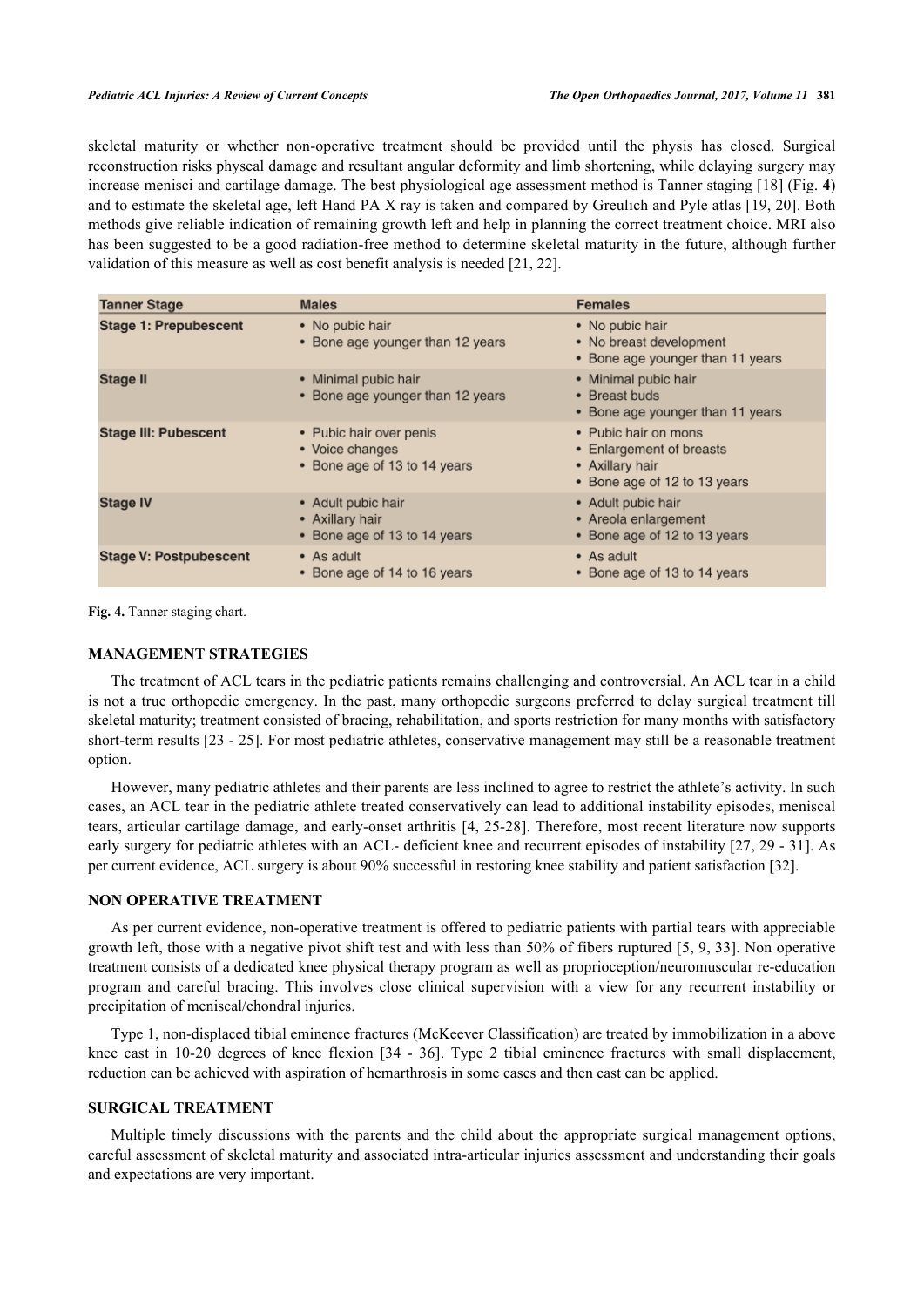The general indications for surgery are (1): the patient's inability to participate in his or her chosen sport (2) instability that affects activities of daily living, (3) an associated treatable meniscal tear or chondral lesion and (4) a knee injury with multiple torn ligaments.

Most orthopedic surgeons agree that the optimal surgical timing of ACL reconstruction is after full range of knee motion has been achieved, unless in the setting of a Tibia eminence fracture, bucket handle meniscal teal and multiple ligamentous injury [[37,](#page-9-6) [38\]](#page-9-7).

#### **SURGICAL TECHNIQUE**

There are multiple techniques described in the literature ranging from extra articular reconstructions to all epiphyseal to transphyseal reconstructions with various hybrid techniques and graft choices. To simplify, these techniques can be divided into physeal sparing and transphyseal reconstructions.

The decision to perform the type of reconstruction and the graft choice should be determined by the remaining growth potential left as determined by the Tanner staging [\[18](#page-8-10)] and determination of skeletal age by hand radiographs [\[19](#page-8-11), [20](#page-8-12)]. The careful usage of both these techniques in combination to plan the type of reconstruction is recommended.

## **TUNNEL & GRAFT CONSIDERATIONS**

The unique and important considerations in pediatric patients are the effect of tunnel size and the tunnel drill angle on the physis. The risk of physeal arrest increases when the physeal damage area affected by drilling increases more than 7% [\[39](#page-9-8)] and also the risk of arrest increases when the tunnel drill angle becomes more oblique [[40\]](#page-9-9). Graft tension is also an important determinant of physeal damage, the higher the tension, the more is the risk of physeal injury [[41\]](#page-9-10). Allograft usage is also shown to increase re-rupture rates [\[42](#page-9-11)].

Literature suggests that small diameter tunnels with soft tissue autografts, vertical tunnel placement, avoiding implant or hardware fixation across the lateral distal femoral physis and less graft tensioning minimizes growth disturbances [[39](#page-9-8) - [42\]](#page-9-11).

The ideal technique would be taking into these considerations as well as employing suitable mechanical modifications to ensure a stable, strong and physiological ACL reconstruction to ensure a rotationally and translationally stable knee.

## **PLANNING**

The treatment algorithms which aid in planning are described by Milewski *et al*. [[43\]](#page-9-12) is based on the skeletal age and recommends Mitchelli-Kocher technique [[44\]](#page-9-13) of combined intra and extra articular physeal sparing reconstruction for a skeletal age of 6, the modified Anderson technique for skeletal age of 8 years, the Ganley- Lawrence all Epiphyseal technique for skeletal age of 10 [\[45\]](#page-9-14), a hybrid technique for skeletal age of 12 and a transphyseal technique similar to adults for patients with skeletal age of 14 years or more.

Another very useful recent algorithm proposed by Fabricant *et al.* [[46](#page-9-15)] takes into account various patient derived variables and skeletal age to appropriately determine the treatment course.

The treatment algorithm which can be employed is displayed in Fig. (**[5](#page-4-0)**).

We prefer the Ganley Lawrence technique [\[45](#page-9-14)] of Arthroscopic. All epiphyseal inside hamstring autograft technique in prepubescent children (Fig. **[6](#page-5-0)**) with recent usage of O- arm and Navigation systems (Fig. **[7](#page-5-1)**) these all-epiphyseal allinside techniques, are becoming more precise and easier to perform.

## **POST ACL RECONSTRUCTION REHABILITATION**

<span id="page-4-0"></span>Rehabilitation after ACL reconstruction needs to be individualized for each patient's functional and sports ability demands and also tailored to the particular surgical procedure used. In general, a graduated rehabilitation program (usually a 5 Phase program) emphasizing full extension; immediate weight bearing; active range of motion; and strengthening of the quadriceps, hamstrings, hip, and core can be started in the first few weeks after surgery. Progressive re-habilitation during the first 3 months after surgery includes range-of-motion exercises, patellar mobilization, proprioceptive exercises, endurance training, and closed-chain strengthening exercises. Straight-line jogging, plyometric exercises, and sport-specific exercises are added after 4 to 6 months. Return to Sports can be achieved by 6-9 months.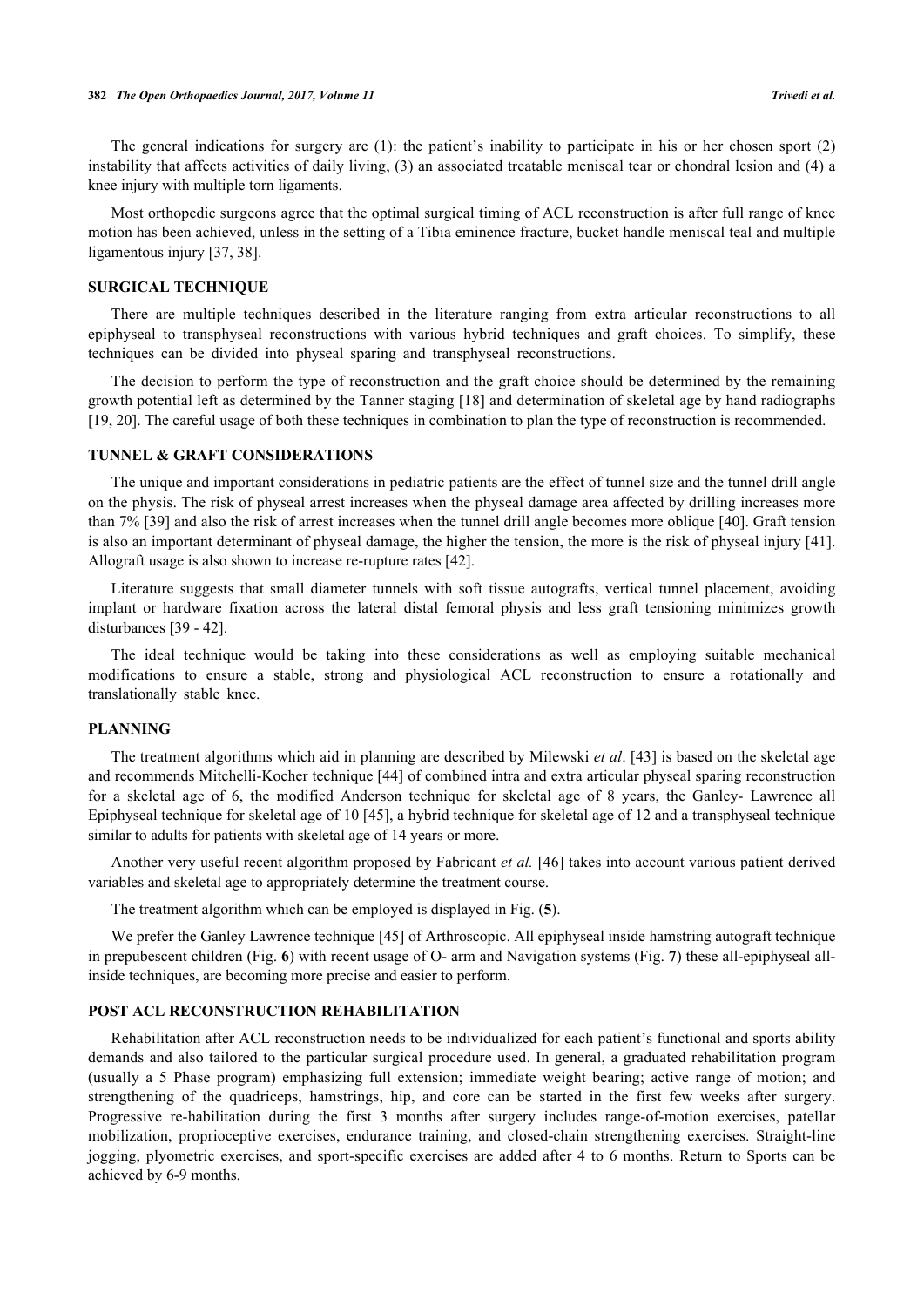

<span id="page-5-0"></span>Fig. (5). Treatment algorithm for guiding ACL reconstruction in a pediatric athlete.



<span id="page-5-1"></span>**Fig. (6).** Diagram of Ganley-Lawrence all epiphyseal all inside technique.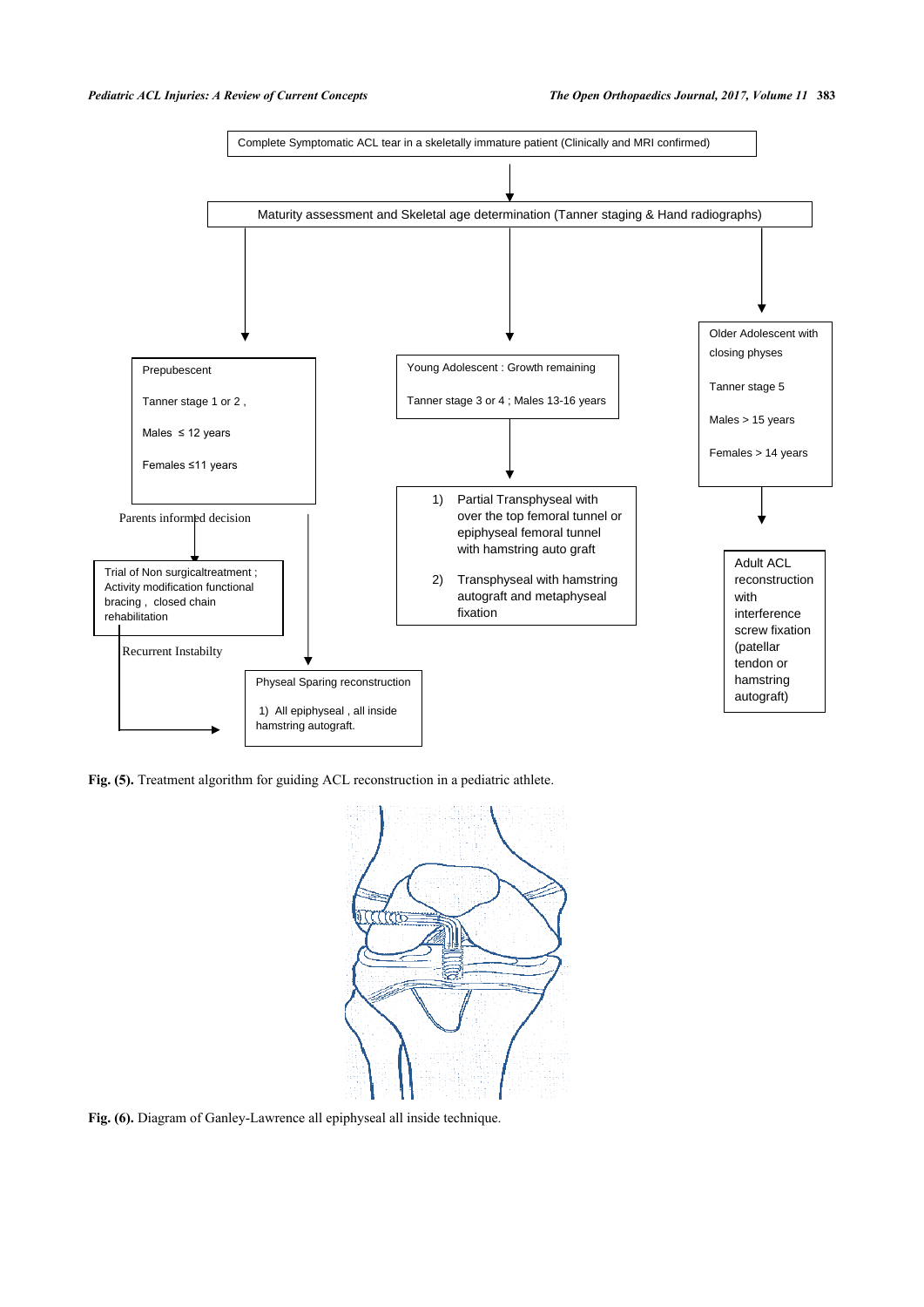

**Fig. (7).** Navigated physeal tunnel placement.

## **DISPLACED IRREDUCIBLE TIBIAL EMINENCE FRACTURE**

Numerous operative techniques are described for reduction and fixation of displaced tibial eminence fractures including open[[47\]](#page-9-16) or arthroscopic[[35,](#page-9-17) [36\]](#page-9-5) which employ different fixation implants like sutures, metal screws, bioabsorbable nails, K wires and suture anchors.

<span id="page-6-0"></span>We prefer the arthroscopic hybrid all inside repair technique (Physeal sparing) using suture anchors recently described by Kim *et al.* [\[48](#page-10-0)], this is potentially safe for physes and affords rigid stable fixation (Fig. **[8](#page-6-0)**).



**Fig. (8).** Hybrid All inside fixation of displaced Tibial eminence fracture by a suture anchor (Type III A or Type III B).

## **POST FIXATION REHABILITATION**

Long leg splint was applied for 3 days, and the range of motion of the knee was gradually increased, followed by partial weight bearing for the next 4 weeks. Full weight bearing as tolerated after radiological union and return to sports after adequate strengthening usually after 3 months.

## **PREVENTION OF ACL INJURIES**

The development of the pediatric athlete's neuromuscular control, has been shown to be a modifiable risk factor for developing an ACL tear. There are two recognized prevention programs, the FIFA-11 [[49](#page-10-1), [50](#page-10-2)] and the PEP (Prevent injury and Enhancement Program) from Santa Monica [[51\]](#page-10-3), which are designed to improve the athlete's neuromuscular control and, in turn, prevent ACL injuries. For young girls, the best window of opportunity for ACL injury risk reduction may be during early pubertal maturation, at or just before girls' neuromuscular risk factors start to become evident and ACL injury rates in girls dramatically increase. In the clinical setting, we can use a simple drop vertical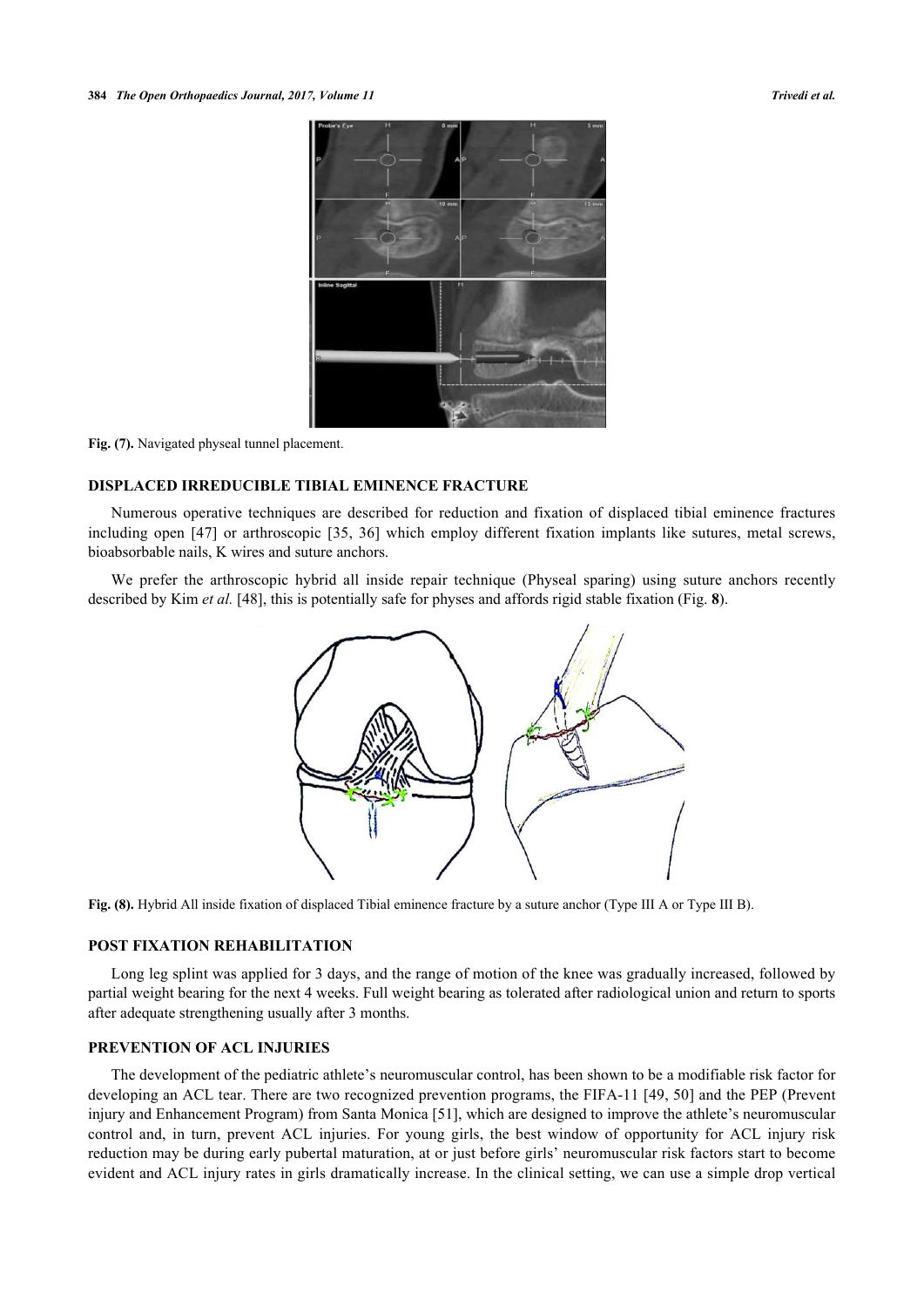jump test to help us identify athletes at higher risk for ACL injury based on their landing mechanics and then recommend these individuals to designated therapists and training centers to work on their neuromuscular control.

## **CONCLUSION**

- 1. Anterior cruciate ligament injuries in pediatric patients are increasingly common. They can present as tibial eminence fractures, partial ACL injuries, and complete ACL tears.
- 2. MRI can be valuable for diagnosing ACL tears and associated meniscal and chondral injury in the pediatric athlete whose physical examination is difficult to perform because of pain, swelling and lack of cooperation.
- 3. An ACL tear in a pediatric patient is not a surgical emergency. Multiple discussions with the patient and parents are done with respect to the athlete's goals and parental expectations and to educate the family about possible treatment options.
- 4. The patient' s skeletal age, measured by an anteroposterior radiograph of the left hand and wrist, and Tanner stage are important tools in planning the ideal surgical treatment technique.
- 5. Surgical treatment has led to improved results in those with displaced eminence fractures, partial tears with a positive pivot shift under anesthesia, and complete ACL tears.
- 6. Technique for ACL reconstruction is typically based on the status of the physis and various treatment algorithm guides are available to decide the best surgical option.
- 7. Neuromuscular training appears to reduce the risk of injury in adolescent female and male athletes. Prevention training that incorporates plyometric and strengthening exercises, combined with feedback to athletes on proper technique, appears to be most the effective.

## **LIST OF ABBREVIATIONS**

| ACL         |     | Anterior cruciate ligament                        |
|-------------|-----|---------------------------------------------------|
| <b>FIFA</b> |     | Fédération internationale de football association |
| K wire      | $=$ | Kirschner wire                                    |
| <b>MRI</b>  |     | Magnetic resonance imaging                        |
| <b>PEP</b>  |     | Prevent injury and enhancement program            |

## **CONFLICT OF INTEREST**

The authors Vikas Trivedi, Panna Mishra and Deepankar Verma state that there are no conflicts of interest involved in preparation of this manuscript.

#### **ACKNOWLEDGEMENTS**

The authors would like to acknowledge Dr. Jai Singh, Chief Resident, Department of Orthopedics, Era's Lucknow Medical College for his help in the preparation of this manuscript.

### **REFERENCES**

- <span id="page-7-0"></span>[1] Shea KG, Pfeiffer R, Wang JH, Curtin M, Apel PJ. Anterior cruciate ligament injury in pediatric and adolescent soccer players: An analysis of insurance data. J Pediatr Orthop 2004; 24(6): 623-8. [\[http://dx.doi.org/10.1097/01241398-200411000-00005](http://dx.doi.org/10.1097/01241398-200411000-00005)] [PMID: [15502559\]](http://www.ncbi.nlm.nih.gov/pubmed/15502559)
- <span id="page-7-1"></span>[2] Stanitski CL, Harvell JC, Fu F. Observations on acute knee hemarthrosis in children and adolescents. J Pediatr Orthop 1993; 13(4): 506-10. [\[http://dx.doi.org/10.1097/01241398-199307000-00016](http://dx.doi.org/10.1097/01241398-199307000-00016)] [PMID: [8370785\]](http://www.ncbi.nlm.nih.gov/pubmed/8370785)
- <span id="page-7-2"></span>[3] Lohmander LS, Englund PM, Dahl LL, Roos EM. The long-term consequence of anterior cruciate ligament and meniscus injuries: Osteoarthritis. Am J Sports Med 2007; 35(10): 1756-69. [\[http://dx.doi.org/10.1177/0363546507307396\]](http://dx.doi.org/10.1177/0363546507307396) [PMID: [17761605](http://www.ncbi.nlm.nih.gov/pubmed/17761605)]
- <span id="page-7-3"></span>[4] Lawrence JT, Argawal N, Ganley TJ. Degeneration of the knee joint in skeletally immature patients with a diagnosis of an anterior cruciate ligament tear: Is there harm in delay of treatment? Am J Sports Med 2011; 39(12): 2582-7. [\[http://dx.doi.org/10.1177/0363546511420818\]](http://dx.doi.org/10.1177/0363546511420818) [PMID: [21917611](http://www.ncbi.nlm.nih.gov/pubmed/21917611)]
- <span id="page-7-4"></span>[5] Kocher MS, Saxon HS, Hovis WD, Hawkins RJ. Management and complications of anterior cruciate ligament injuries in skeletally immature patients: Survey of the Herodicus Society and The ACL Study Group. J Pediatr Orthop 2002; 22(4): 452-7. [\[http://dx.doi.org/10.1097/01241398-200207000-00008](http://dx.doi.org/10.1097/01241398-200207000-00008)] [PMID: [12131440\]](http://www.ncbi.nlm.nih.gov/pubmed/12131440)
- [6] Koman JD, Sanders JO. Valgus deformity after reconstruction of the anterior cruciate ligament in a skeletally immature patient. A case report. J Bone Joint Surg Am 1999; 81(5): 711-5.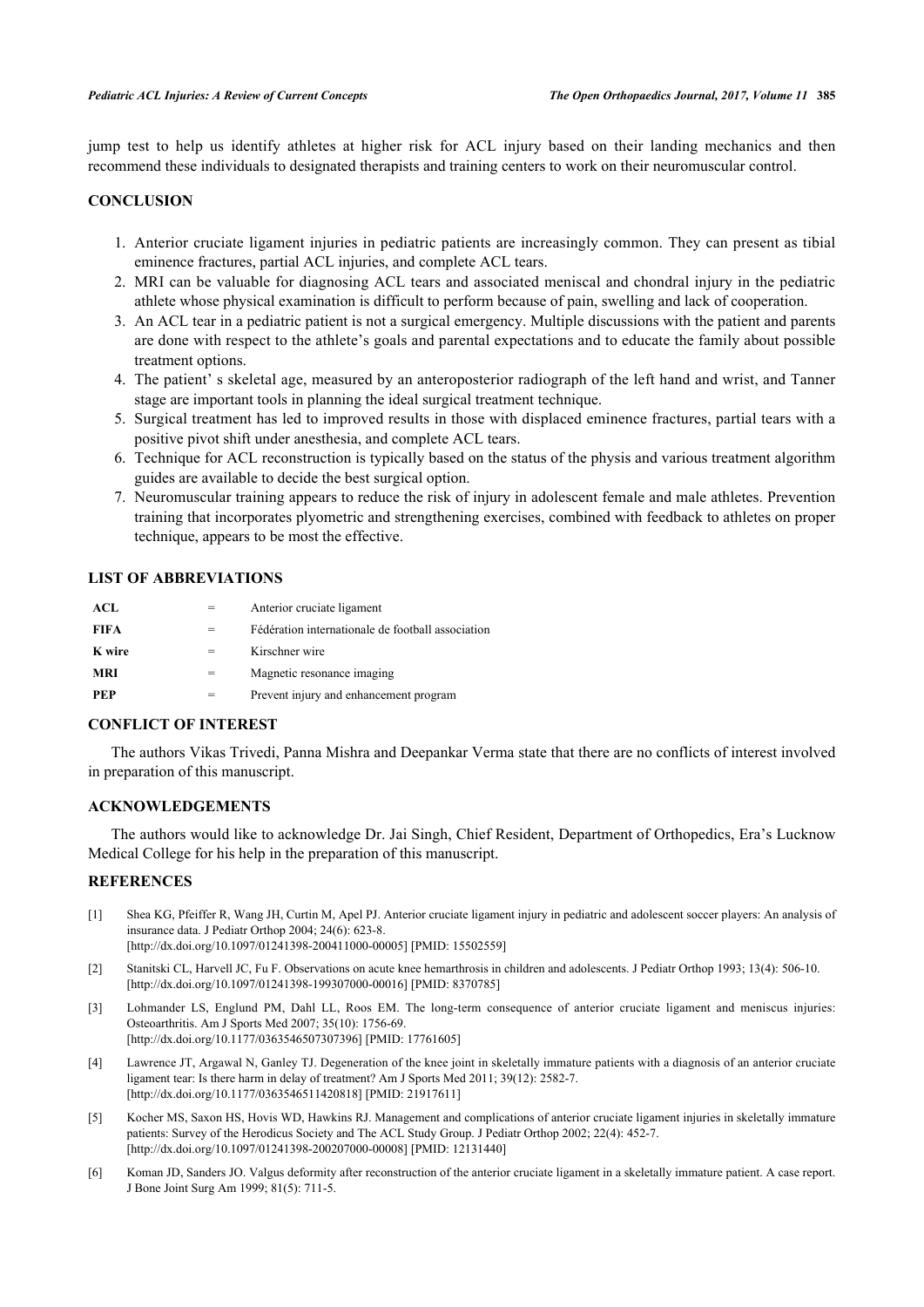[\[http://dx.doi.org/10.2106/00004623-199905000-00014](http://dx.doi.org/10.2106/00004623-199905000-00014)] [PMID: [10360701\]](http://www.ncbi.nlm.nih.gov/pubmed/10360701)

- [7] Mohtadi N, Grant J. Managing anterior cruciate ligament deficiency in the skeletally immature individual: A systematic review of the literature. Clin J Sport Med 2006; 16(6): 457-64. [\[http://dx.doi.org/10.1097/01.jsm.0000248844.39498.1f](http://dx.doi.org/10.1097/01.jsm.0000248844.39498.1f)] [PMID: [17119358\]](http://www.ncbi.nlm.nih.gov/pubmed/17119358)
- <span id="page-8-0"></span>[8] Woods GW, O'Connor DP. Delayed anterior cruciate ligament reconstruction in adolescents with open physes. Am J Sports Med 2004; 32(1): 201-10.

[\[http://dx.doi.org/10.1177/0363546503258868\]](http://dx.doi.org/10.1177/0363546503258868) [PMID: [14754745](http://www.ncbi.nlm.nih.gov/pubmed/14754745)]

- <span id="page-8-1"></span>[9] Tjoumakaris FP, Donegan DJ, Sekiya JK. Partial tears of the anterior cruciate ligament: Diagnosis and treatment. Am J Orthop 2011; 40(2): 92-7. [PMID: [21720597\]](http://www.ncbi.nlm.nih.gov/pubmed/21720597)
- <span id="page-8-2"></span>[10] Perugia D, Basiglini L, Vadalà A, Ferretti A. Clinical and radiological results of arthroscopically treated tibial spine fractures in childhood. Int Orthop 2009; 33(1): 243-8. [\[http://dx.doi.org/10.1007/s00264-008-0697-6\]](http://dx.doi.org/10.1007/s00264-008-0697-6) [PMID: [19043709](http://www.ncbi.nlm.nih.gov/pubmed/19043709)]
- <span id="page-8-3"></span>[11] Kocher MS, Micheli LJ, Gerbino P, Hresko MT. Tibial eminence fractures in children: Prevalence of meniscal entrapment. Am J Sports Med 2003; 31(3): 404-7. [PMID: [12750134\]](http://www.ncbi.nlm.nih.gov/pubmed/12750134)
- <span id="page-8-4"></span>[12] Tudisco C, Giovarruscio R, Febo A, Savarese E, Bisicchia S. Intercondylar eminence avulsion fracture in children: Long-term follow-up of 14 cases at the end of skeletal growth. J Pediatr Orthop B 2010; 19(5): 403-8. [\[http://dx.doi.org/10.1097/BPB.0b013e32833a5f4d\]](http://dx.doi.org/10.1097/BPB.0b013e32833a5f4d) [PMID: [20473183](http://www.ncbi.nlm.nih.gov/pubmed/20473183)]
- <span id="page-8-5"></span>[13] Bach BR Jr, Warren RF, Wickiewicz TL. The pivot shift phenomenon: results and description of a modified clinical test for anterior cruciate ligament insufficiency. Am J Sports Med 1988; 16(6): 571-6. [\[http://dx.doi.org/10.1177/036354658801600603\]](http://dx.doi.org/10.1177/036354658801600603) [PMID: [3239613](http://www.ncbi.nlm.nih.gov/pubmed/3239613)]
- <span id="page-8-6"></span>[14] Guenoun D, Le Corroller T, Amous Z, Pauly V, Sbihi A, Champsaur P. The contribution of MRI to the diagnosis of traumatic tears of the anterior cruciate ligament. Diagn Interv Imaging 2012; 93(5): 331-41. [\[http://dx.doi.org/10.1016/j.diii.2012.02.003\]](http://dx.doi.org/10.1016/j.diii.2012.02.003) [PMID: [22542209](http://www.ncbi.nlm.nih.gov/pubmed/22542209)]
- <span id="page-8-7"></span>[15] Moore SL. Imaging the anterior cruciate ligament. Orthop Clin N Am 2002; 33(4): 663-74. [\[http://dx.doi.org/10.1016/S0030-5898\(02\)00022-6\]](http://dx.doi.org/10.1016/S0030-5898(02)00022-6)
- <span id="page-8-8"></span>[16] Umans H, Wimpfheimer O, Haramati N, Applbaum YH, Adler M, Bosco J. Diagnosis of partial tears of the anterior cruciate ligament of the knee: Value of MR imaging. AJR Am J Roentgenol 1995; 165(4): 893-7. [\[http://dx.doi.org/10.2214/ajr.165.4.7676988](http://dx.doi.org/10.2214/ajr.165.4.7676988)] [PMID: [7676988\]](http://www.ncbi.nlm.nih.gov/pubmed/7676988)
- <span id="page-8-9"></span>[17] Lawrance JA, Ostlere SJ, Dodd CA. MRI diagnosis of partial tears of the anterior cruciate ligament. Injury 1996; 27(3): 153-5. [\[http://dx.doi.org/10.1016/0020-1383\(95\)00220-0](http://dx.doi.org/10.1016/0020-1383(95)00220-0)] [PMID: [8736285](http://www.ncbi.nlm.nih.gov/pubmed/8736285)]
- <span id="page-8-10"></span>[18] Tanner JM, Whitehouse RH. Clinical longitudinal standards for height, weight, height velocity, weight velocity, and stages of puberty. Arch Dis Child 1976; 51(3): 170-9. [\[http://dx.doi.org/10.1136/adc.51.3.170\]](http://dx.doi.org/10.1136/adc.51.3.170) [PMID: [952550](http://www.ncbi.nlm.nih.gov/pubmed/952550)]
- <span id="page-8-11"></span>[19] Gruelich WW, Pyle SI. Radiographic atlas of skeletal development of the hand and wrist. 2nd ed. Stanford: Stanford University Press 1959.
- <span id="page-8-12"></span>[20] Pyle S, Hoerr N. A radiographic standard of reference for the growing knee. Springfield, IL: Charles Thomas 1969.
- <span id="page-8-13"></span>[21] Dvorak J, George J, Junge A, Hodler J. Age determination by magnetic resonance imaging of the wrist in adolescent male football players. Br J Sports Med 2007; 41(1): 45-52.
	- [\[http://dx.doi.org/10.1136/bjsm.2006.031021](http://dx.doi.org/10.1136/bjsm.2006.031021)] [PMID: [17021001\]](http://www.ncbi.nlm.nih.gov/pubmed/17021001)
- <span id="page-8-14"></span>[22] Engebretsen L, Steffen K, Bahr R, *et al.* The International Olympic Committee Consensus statement on age determination in high-level young athletes. Br J Sports Med 2010; 44(7): 476-84. [\[http://dx.doi.org/10.1136/bjsm.2010.073122](http://dx.doi.org/10.1136/bjsm.2010.073122)] [PMID: [20519254\]](http://www.ncbi.nlm.nih.gov/pubmed/20519254)
- <span id="page-8-15"></span>[23] McCarroll JR, Rettig AC, Shelbourne KD. Anterior cruciate ligament injuries in the young athlete with open physes. Am J Sports Med 1988;  $16(1)$ : 44-7

[\[http://dx.doi.org/10.1177/036354658801600107\]](http://dx.doi.org/10.1177/036354658801600107) [PMID: [3278634](http://www.ncbi.nlm.nih.gov/pubmed/3278634)]

[24] Buckley SL, Barrack RL, Alexander AH. The natural history of conservatively treated partial anterior cruciate ligament tears. Am J Sports Med 1989; 17(2): 221-5.

[\[http://dx.doi.org/10.1177/036354658901700212\]](http://dx.doi.org/10.1177/036354658901700212) [PMID: [2667380](http://www.ncbi.nlm.nih.gov/pubmed/2667380)]

- <span id="page-8-16"></span>[25] Mizuta H, Kubota K, Shiraishi M, Otsuka Y, Nagamoto N, Takagi K. The conservative treatment of complete tears of the anterior cruciate ligament in skeletally immature patients. J Bone Joint Surg Br 1995; 77(6): 890-4. [PMID: [7593101\]](http://www.ncbi.nlm.nih.gov/pubmed/7593101)
- [26] Graf BK, Lange RH, Fujisaki CK, Landry GL, Saluja RK. Anterior cruciate ligament tears in skeletally immature patients: meniscal pathology at presentation and after attempted conservative treatment. Arthroscopy 1992; 8(2): 229-33. [\[http://dx.doi.org/10.1016/0749-8063\(92\)90041-9](http://dx.doi.org/10.1016/0749-8063(92)90041-9)] [PMID: [1637437](http://www.ncbi.nlm.nih.gov/pubmed/1637437)]
- <span id="page-8-17"></span>[27] Aichroth PM, Patel DV, Zorrilla P. The natural history and treatment of rupture of the anterior cruciate ligament in children and adolescents. A prospective review. J Bone Joint Surg Br 2002; 84(1): 38-41.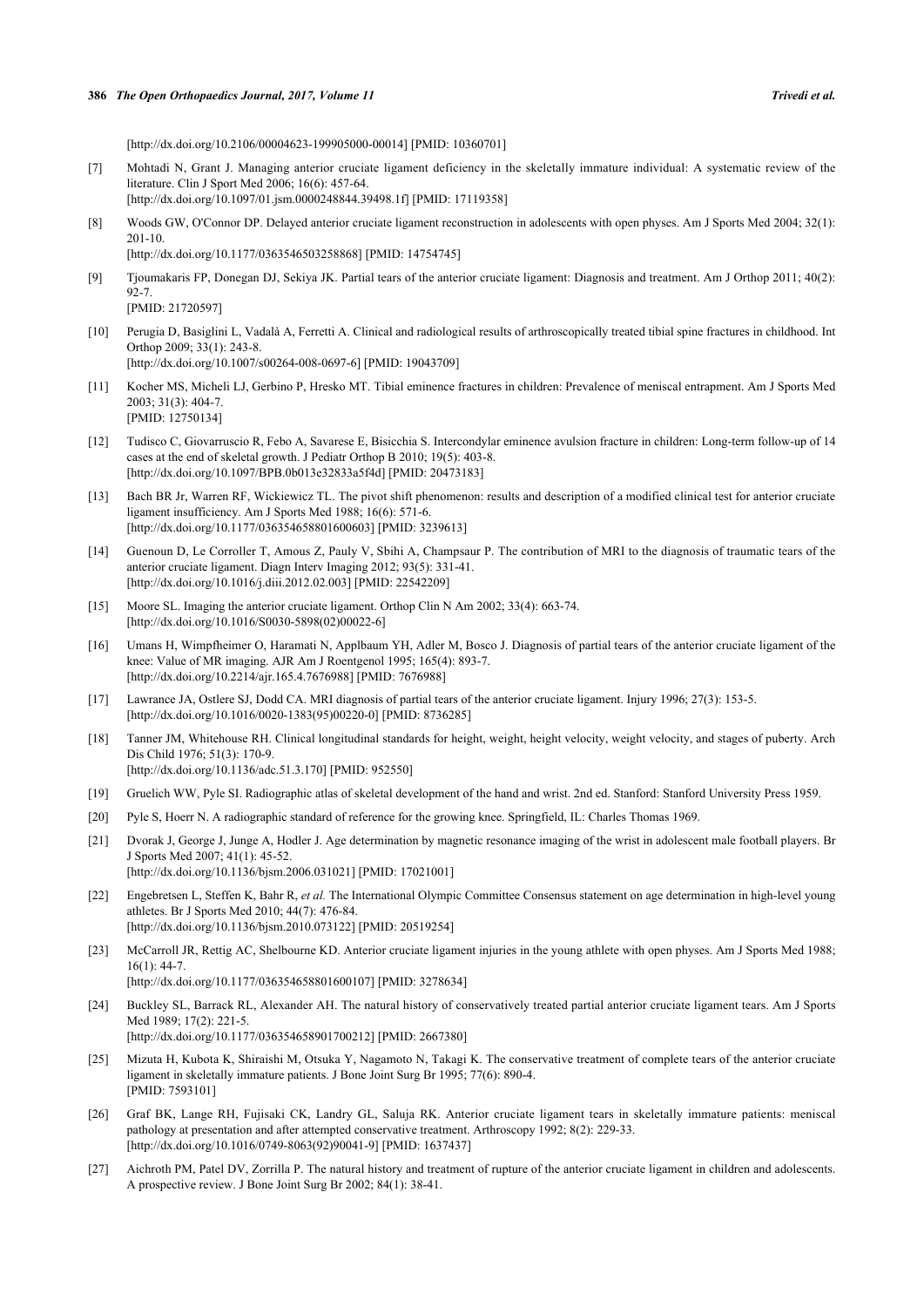[\[http://dx.doi.org/10.1302/0301-620X.84B1.11773\]](http://dx.doi.org/10.1302/0301-620X.84B1.11773) [PMID: [11837830](http://www.ncbi.nlm.nih.gov/pubmed/11837830)]

- [28] Millett PJ, Willis AA, Warren RF. Associated injuries in pediatric and adolescent anterior cruciate ligament tears: Does a delay in treatment increase the risk of meniscal tear? Arthroscopy 2002; 18(9): 955-9. [\[http://dx.doi.org/10.1053/jars.2002.36114](http://dx.doi.org/10.1053/jars.2002.36114)] [PMID: [12426537\]](http://www.ncbi.nlm.nih.gov/pubmed/12426537)
- <span id="page-9-0"></span>[29] Anderson AF. Transepiphyseal replacement of the anterior cruciate ligament using quadruple hamstring grafts in skeletally immature patients. J Bone Joint Surg Am 2004; 86-A Suppl 1(Pt 2): 201-9. [\[http://dx.doi.org/10.2106/00004623-200409001-00010](http://dx.doi.org/10.2106/00004623-200409001-00010)] [PMID: [15466760\]](http://www.ncbi.nlm.nih.gov/pubmed/15466760)
- [30] Beynnon BD, Johnson RJ, Abate JA, Fleming BC, Nichols CE. Treatment of anterior cruciate ligament injuries, part I. Am J Sports Med 2005; 33(10): 1579-602. [\[http://dx.doi.org/10.1177/0363546505279913\]](http://dx.doi.org/10.1177/0363546505279913) [PMID: [16199611](http://www.ncbi.nlm.nih.gov/pubmed/16199611)]
- <span id="page-9-1"></span>[31] Kocher MS, Smith JT, Zoric BJ, Lee B, Micheli LJ. Transphyseal anterior cruciate ligament reconstruction in skeletally immature pubescent adolescents. J Bone Joint Surg Am 2007; 89(12): 2632-9. [\[http://dx.doi.org/10.2106/JBJS.F.01560](http://dx.doi.org/10.2106/JBJS.F.01560)] [PMID: [18056495\]](http://www.ncbi.nlm.nih.gov/pubmed/18056495)
- <span id="page-9-2"></span>[32] Freedman KB, DAmato MJ, Nedeff DD, Kaz A, Bach BR Jr. Arthroscopic anterior cruciate ligament reconstruction: A metaanalysis comparing patellar tendon and hamstring tendon autografts. Am J Sports Med 2003; 31(1): 2-11. [PMID: [12531750\]](http://www.ncbi.nlm.nih.gov/pubmed/12531750)
- <span id="page-9-3"></span>[33] Mandelbaum BR, Silvers HJ, Watanabe DS, *et al.* Effectiveness of a neuromuscular and proprioceptive training program in preventing anterior cruciate ligament injuries in female athletes: 2-year follow-up. Am J Sports Med 2005; 33(7): 1003-10. [\[http://dx.doi.org/10.1177/0363546504272261\]](http://dx.doi.org/10.1177/0363546504272261) [PMID: [15888716](http://www.ncbi.nlm.nih.gov/pubmed/15888716)]
- <span id="page-9-4"></span>[34] McLennan JG. Lessons learned after second-look arthroscopy in type III fractures of the tibial spine. J Pediatr Orthop 1995; 15(1): 59-62. [\[http://dx.doi.org/10.1097/01241398-199501000-00013](http://dx.doi.org/10.1097/01241398-199501000-00013)] [PMID: [7883929\]](http://www.ncbi.nlm.nih.gov/pubmed/7883929)
- <span id="page-9-17"></span>[35] Meyers MH, McKeever FM. Fracture of the intercondylar eminence of the tibia. J Bone Joint Surg Am 1970; 52(8): 1677-84. [\[http://dx.doi.org/10.2106/00004623-197052080-00024](http://dx.doi.org/10.2106/00004623-197052080-00024)] [PMID: [5483091\]](http://www.ncbi.nlm.nih.gov/pubmed/5483091)
- <span id="page-9-5"></span>[36] Willis RB, Blokker C, Stoll TM, Paterson DC, Galpin RD. Long-term follow-up of anterior tibial eminence fractures. J Pediatr Orthop 1993; 13(3): 361-4. [\[http://dx.doi.org/10.1097/01241398-199305000-00016](http://dx.doi.org/10.1097/01241398-199305000-00016)] [PMID: [8496372\]](http://www.ncbi.nlm.nih.gov/pubmed/8496372)
- <span id="page-9-6"></span>[37] Shelbourne KD, Wilckens JH, Mollabashy A, DeCarlo M. Arthrofibrosis in acute anterior cruciate ligament reconstruction. The effect of timing of reconstruction and rehabilitation. Am J Sports Med 1991; 19(4): 332-6. [\[http://dx.doi.org/10.1177/036354659101900402\]](http://dx.doi.org/10.1177/036354659101900402) [PMID: [1897645](http://www.ncbi.nlm.nih.gov/pubmed/1897645)]
- <span id="page-9-7"></span>[38] Cipolla M, Scala A, Gianni E, Puddu G. Different patterns of meniscal tears in acute anterior cruciate ligament (ACL) ruptures and in chronic ACL-deficient knees. Classification, staging and timing of treatment. Knee Surg Sports Traumatol Arthrosc 1995; 3(3): 130-4. [\[http://dx.doi.org/10.1007/BF01565470\]](http://dx.doi.org/10.1007/BF01565470) [PMID: [8821266](http://www.ncbi.nlm.nih.gov/pubmed/8821266)]
- <span id="page-9-8"></span>[39] Guzzanti V, Falciglia F, Gigante A, Fabbriciani C. The effect of intra-articular ACL reconstruction on the growth plates of rabbits. J Bone Joint Surg Br 1994; 76(6): 960-3. [PMID: [7983128\]](http://www.ncbi.nlm.nih.gov/pubmed/7983128)
- <span id="page-9-9"></span>[40] Shea KG, Grimm NL, Belzer JS. Volumetric injury of the distal femoral physis during double-bundle ACL reconstruction in children: A three-dimensional study with use of magnetic resonance imaging. J Bone Joint Surg Am 2011; 93(11): 1033-8. [\[http://dx.doi.org/10.2106/JBJS.J.01047\]](http://dx.doi.org/10.2106/JBJS.J.01047) [PMID: [21655896](http://www.ncbi.nlm.nih.gov/pubmed/21655896)]
- <span id="page-9-10"></span>[41] Edwards TB, Greene CC, Baratta RV, Zieske A, Willis RB. The effect of placing a tensioned graft across open growth plates. A gross and histologic analysis. J Bone Joint Surg Am 2001; 83-A(5): 725-34. [\[http://dx.doi.org/10.2106/00004623-200105000-00012](http://dx.doi.org/10.2106/00004623-200105000-00012)] [PMID: [11379743\]](http://www.ncbi.nlm.nih.gov/pubmed/11379743)
- <span id="page-9-11"></span>[42] Kaeding CC, Aros B, Pedroza A, *et al.* Allograft versus autograft anterior cruciate ligament reconstruction: predictors of failure from a MOON Prospective Longitudinal Cohort. Sports Health 2011; 3(1): 73-81. [\[http://dx.doi.org/10.1177/1941738110386185\]](http://dx.doi.org/10.1177/1941738110386185) [PMID: [23015994](http://www.ncbi.nlm.nih.gov/pubmed/23015994)]
- <span id="page-9-12"></span>[43] Milewski MD, Beck NA, Lawrence JT, Ganley TJ. Anterior cruciate ligament reconstruction in the young athlete: A treatment algorithm for the skeletally immature. Clin Sports Med 2011; 30(4): 801-10. [\[http://dx.doi.org/10.1016/j.csm.2011.08.001\]](http://dx.doi.org/10.1016/j.csm.2011.08.001) [PMID: [22018320](http://www.ncbi.nlm.nih.gov/pubmed/22018320)]
- <span id="page-9-13"></span>[44] Kocher MS, Garg S, Micheli LJ. Physeal sparing reconstruction of the anterior cruciate ligament in skeletally immature prepubescent children and adolescents. J Bone Joint Surg Am 2005; 87(11): 2371-9. [PMID: [16264110\]](http://www.ncbi.nlm.nih.gov/pubmed/16264110)
- <span id="page-9-14"></span>[45] Lawrence JT, Bowers AL, Belding J, Cody SR, Ganley TJ. All-epiphyseal anterior cruciate ligament reconstruction in skeletally immature patients. Clin Orthop Relat Res 2010; 468(7): 1971-7. [\[http://dx.doi.org/10.1007/s11999-010-1255-2\]](http://dx.doi.org/10.1007/s11999-010-1255-2) [PMID: [20174901](http://www.ncbi.nlm.nih.gov/pubmed/20174901)]
- <span id="page-9-15"></span>[46] Fabricant PD, Kristofer JJ, Demetris D, *et al.* Reconstruction of the anterior cruciate ligament in the skeletally immature athlete: A review of current concepts, AAOS exhibit selection. J Bone Joint Surg Am 2013; 95(5): e28. [\[http://dx.doi.org/10.2106/JBJS.L.00772\]](http://dx.doi.org/10.2106/JBJS.L.00772) [PMID: [23467876](http://www.ncbi.nlm.nih.gov/pubmed/23467876)]
- <span id="page-9-16"></span>[47] Molander ML, Wallin G, Wikstad I. Fracture of the intercondylar eminence of the tibia: A review of 35 patients. J Bone Joint Surg Br 1981;